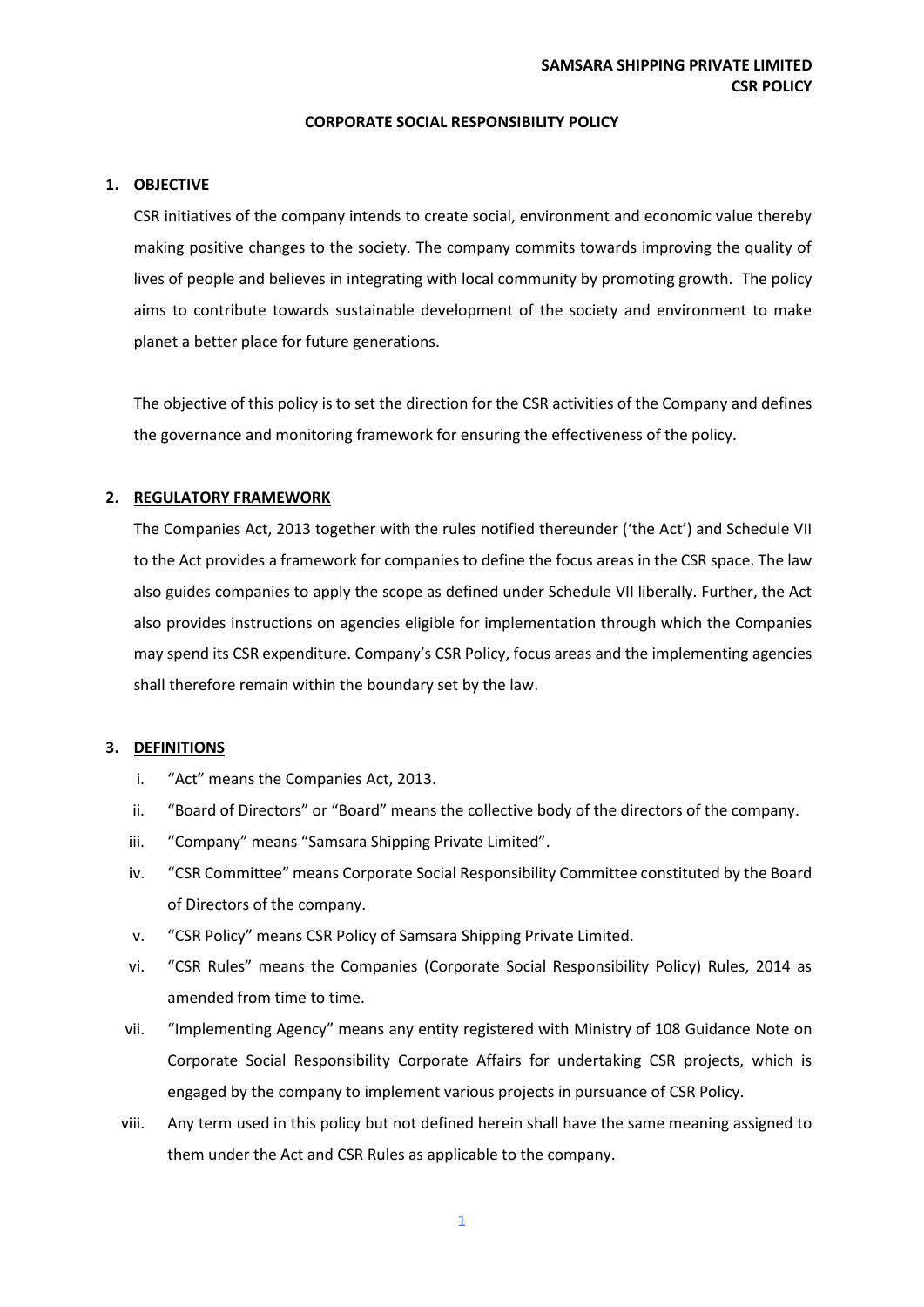As per section 135(2) of the Companies Act 2013, where the amount to be spent by the Company does not exceed Rs. 50 Lakh rupees, the requirement of constitution of committee is not mandatory and the functions of CSR committee in such cases, shall be discharged by the Board of Directors of the Company.

## **4. CSR ACTIVITIES**

Company shall undertake CSR activities from time to time in accordance with the approval of the Board for development of the society and the environment. The CSR activities are carried out by the company either individually or in association with eligible implementing agencies registered with the Ministry of Corporate Affairs.

# **The company shall undertake any of the activities which are broadly related to any of the following:**

- i. Eradicating hunger, poverty and malnutrition, promoting health care including preventive health care and sanitation including contribution to the Swach Bharat Kosh set-up by the Central Government for the promotion of sanitation and making available safe drinking water.
- ii. Promoting education, including special education and employment enhancing vocation skills especially among children, women, elderly and the differently abled and livelihood enhancement projects.
- iii. Promoting gender equality, empowering women, setting up homes and hostels for women and orphans; setting up old age homes, day care centres and such other facilities for senior citizens and measures for reducing inequalities faced by socially and economically backward groups.
- iv. ensuring environmental sustainability, ecological balance, protection of flora and fauna, animal welfare, agroforestry, conservation of natural resources and maintaining quality of soil, air and water including contribution to the Clean Ganga Fund set-up by the Central Government for rejuvenation of river Ganga.
- v. protection of national heritage, art and culture including restoration of buildings and sites of historical importance and works of art; setting up public libraries; promotion and development of traditional art and handicrafts;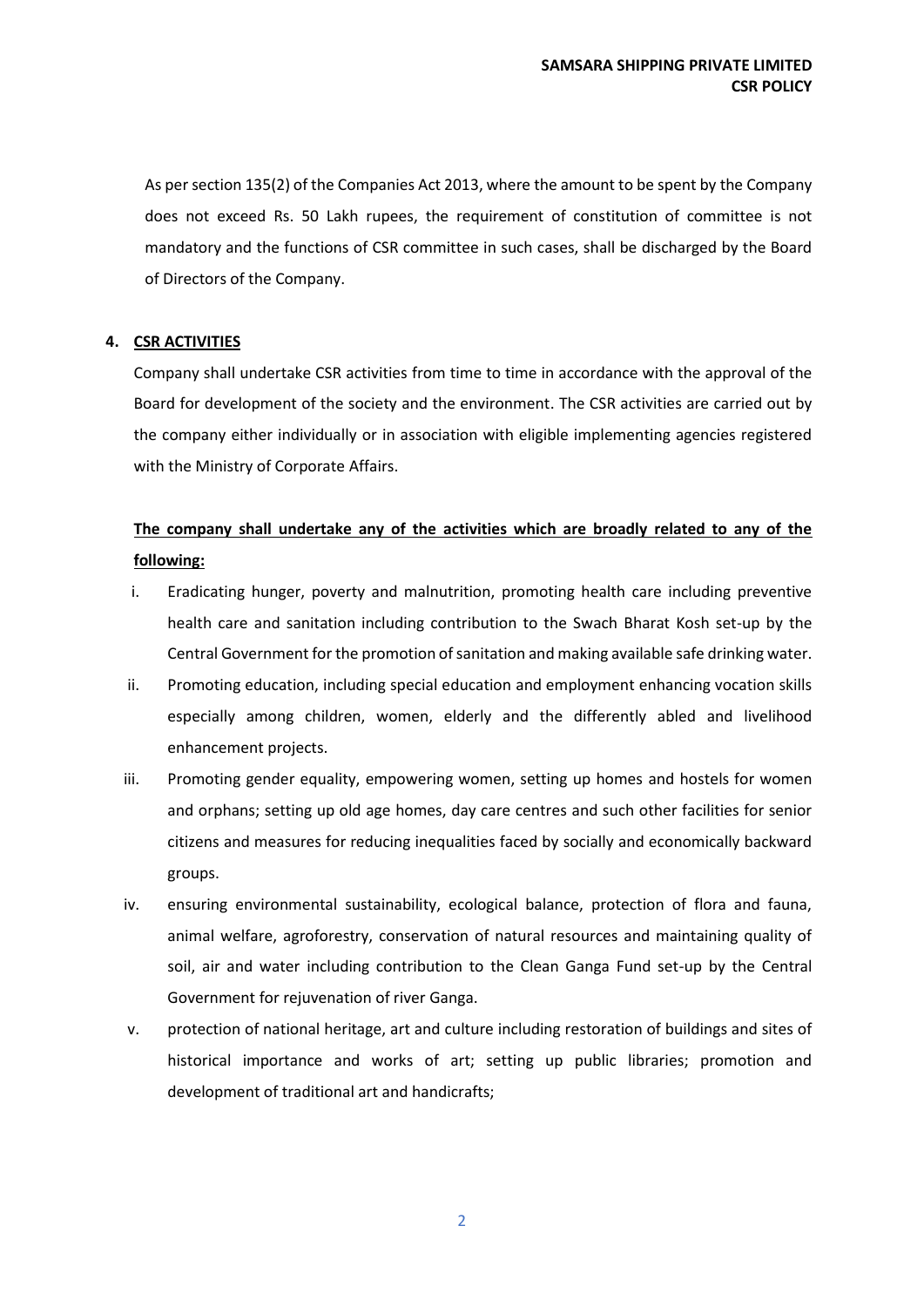- vi. measures for the benefit of armed forces veterans, war widows and their dependents, Central Armed Police Forces (CAPF) and Central Para Military Forces (CPMF) veterans, and their dependents including widows;
- vii. Contributions to public funded Universities; Indian Institute of Technology (IITs); National Laboratories and autonomous bodies established under Department of Atomic Energy (DAE); Department of Biotechnology (DBT); Department of Science and Technology (DST); Department of Pharmaceuticals; Ministry of Ayurveda, Yoga and Naturopathy, Unani, Siddha and Homoeopathy (AYUSH); Ministry of Electronics and Information Technology and other bodies, namely Defense Research and Development Organisation (DRDO); Indian Council of Agricultural Research (ICAR); Indian Council of Medical Research (ICMR) and Council of Scientific and Industrial Research (CSIR), engaged in conducting research in science, technology, engineering and medicine aimed at promoting Sustainable Development Goals (SDGs).
- viii. Rural development projects
- ix. Development of area declared as "slum area" by the Government or Competent Authority.
- x. Disaster management, including relief, rehabilitation and reconstruction activities.
- xi. Contribution to the Prime Minister's National Relief Fund or Prime Minister's Citizen Assistance and Relief in Emergency situations Fund (PM CARES FUND) or any other fund set up by the Central Government for Socio economic development and relief and welfare of the schedule caste, tribes, other backward classes, minorities and women.
- xii. Contribution to incubators or research and development projects in the field of science, technology, engineering and medicine, funded by the Central Government or State Government or Public Sector Undertaking or any agency of the Central Government or State Government.

#### **5. ANNUAL ACTION PLAN**

All the guiding principles as required to be followed for implementing and monitoring the CSR Activities shall be followed while formulating the Annual Action Plan. The Annual Action plan shall be action oriented, measurable, relevant and time bound. The Board of Directors are empowered to alter the annual action plan during the financial year based on the reasonable justification for such change.